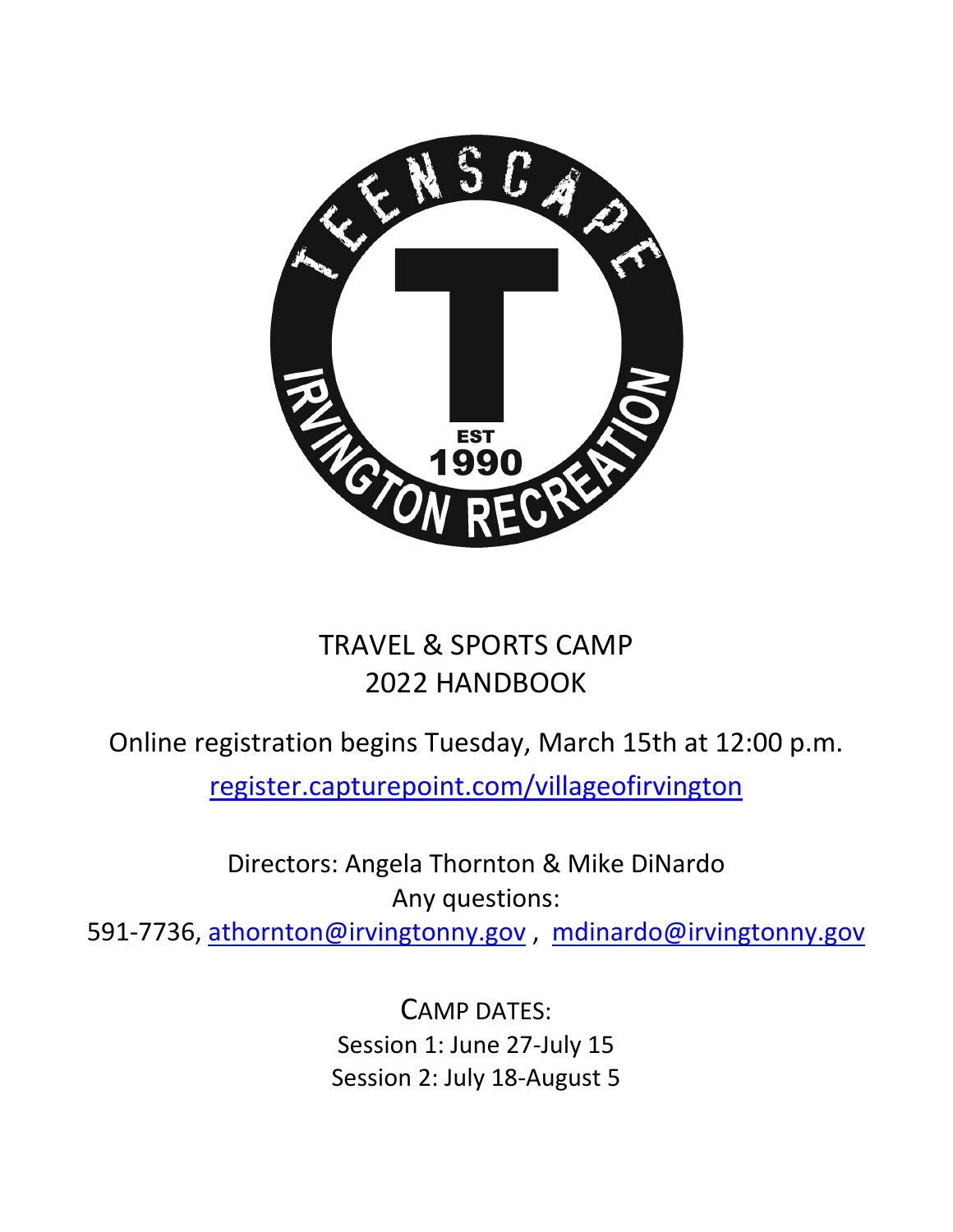#### **TEENSCAPE IMPORTANT INFORMATION**

TEENSCAPE is a travel camp for teenagers who are looking for a unique summer experience. **Current 6th, 7th, and 8th grade students are eligible.** Various trips and activities will be scheduled. TEENSCAPE provides young adults with an opportunity to enjoy many amusements, as well as educational and sports related experiences. This program consists of two separate three week sessions. The sessions are designed to be appealing to attend for one of the three week sessions or to the full six week program.

**Program:** The schedule is designed to expose campers to a variety of recreational activities. TEENSCAPE will remain in Irvington on various days, during which the focus of the camp will be on sports related activities.

**Staff:** TEENSCAPE is organized and run by adult camp directors. The staff is made up of college aged students and adults. At least two staff members will be certified in community first aid and CPR, one staff person will have advanced first aid, and a minimum of one staff member will be a certified lifeguard. TEENSCAPE will maintain a 1:6 staff to camper ratio.

#### **Fees:**

One Session- \$1,345 (Resident) \$1,495(School District) Both Sessions- \$2,540 (Resident) \$2,840 (School District)

Fees must be paid in full at registration. Fee includes transportation, admission fees, and three camp T-shirts. Cost of meals is not included in camp fee. Please note that for some trips, there may be an additional fee involved. As we are planning now, we are basing fees on the information currently available. As we have seen in the last two years living during a pandemic, things change at a moment's notice. If something unexpected leads to additional costs, some trips may require families to pay an addition fee.

**\*Please note- Medical forms and copy of immunization records that includes the doctor's stamp are due one week after you do the online portion of the process in order to complete your registration and secure your child's spot in the program.** 

**\*IMPORTANT payment information\*** Once payment has been submitted at registration, no refunds will be issued. This policy is essential to the success of the program as it allows us to plan and book trips. Please note trips are being booked now.

**Registration:** Begins Tuesday, March 15th at 12:00 p.m. online at<http://register.capturepoint.com/villageofirvington> Registration will take place online on Community Pass. You must create an account by Noon on Monday, March 14<sup>th</sup> in order to be eligible to register on March 15<sup>th</sup>.

**Forms/Vaccines:** The two forms at the end of this handbook must be completed and submitted to the Recreation Department along with your child's vaccination record that includes the doctor's stamp, within one week of doing the online portion of the registration process. Your registration is incomplete until this documentation is received. If your child is vaccinated against Covid-19, a copy of their "COVID-19 Vaccination Report Card" must be submitted. Campers must meet any vaccine requirements issued by the venues we are attending. If a camper does not meet the requirements for a specific trip, they will not be allowed to attend camp that day and will not be issued a refund. Families will be informed of venue requirements prior to the trip to make other arrangements for their child that day if needed.

**Mandatory Camper/Parent Meeting:** A meeting will be held in May or June that will be required for each camper and a parent to attend. Date and time TBD.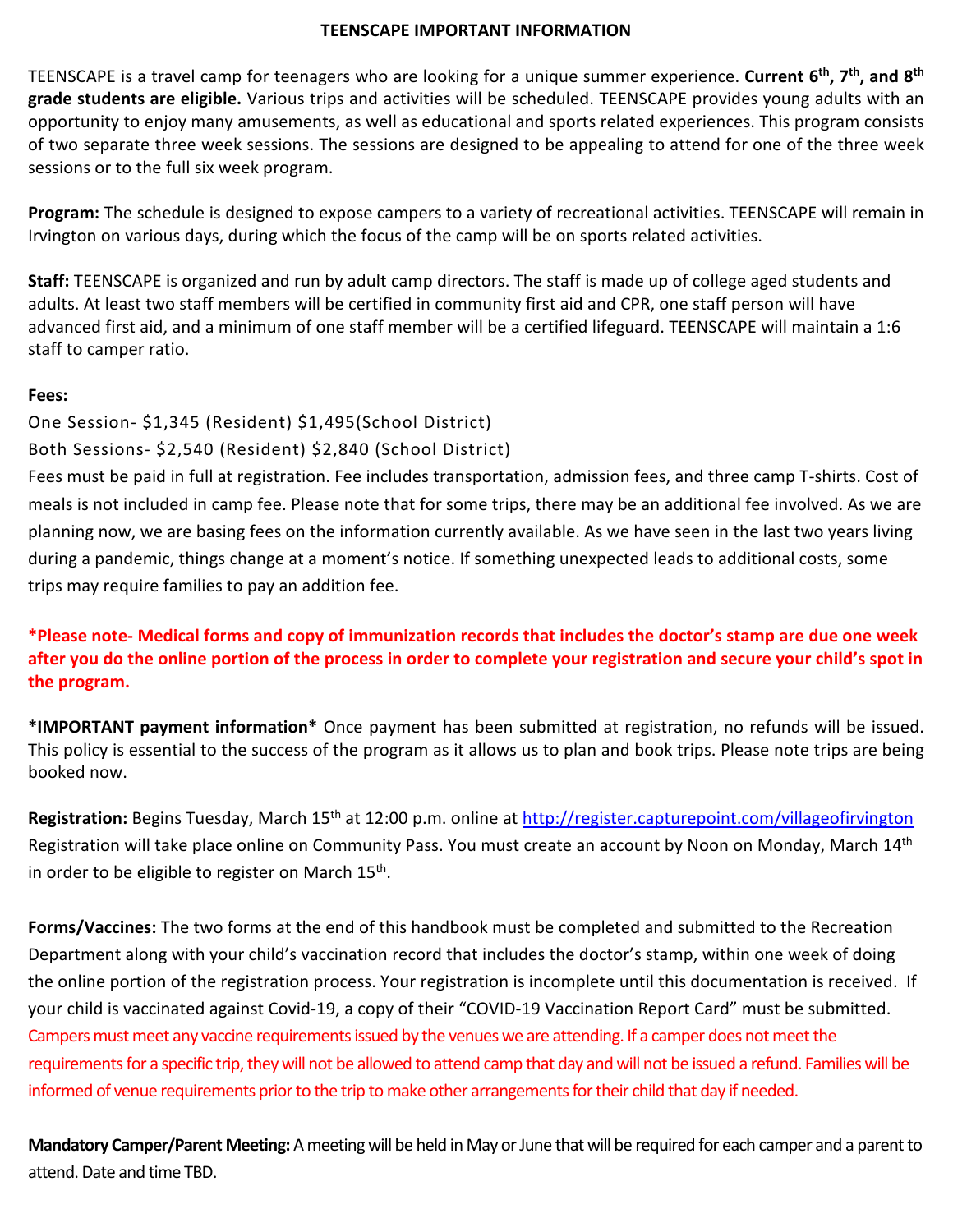#### **POLICIES & PROCEDURES**

*TEENSCAPE will follow all COVID-19 safety guidelines established by the Westchester County Health Department. As guidance is released to the Recreation and Parks Department, it will be sent to campers. Any masking, isolation, and quarantine policies will be based on these guidelines.* 

**Camp hours:** Hours vary; please refer to trip itinerary for details.

**Attendance:** Daily attendance is taken every morning by 9:10 a.m. with some exceptions that will be listed on the schedule. On trip days, it is vital that campers arrive promptly. *THE BUS WILL NOT WAIT FOR LATE CAMPERS!!*

**Seat Belt Law:** All children under the age of sixteen riding on a school bus must wear a seat belt when available. This is a state law that all campers will adhere to.

**Illness:** If your child is not going to attend camp for any reason on any given day, please call or text the camp cell phone (number will be provided prior to the camp session) by 8:30am. Please be cautious and mindful of camp safety when sending your child to camp after an illness. If your child is experiencing COVID-19 symptoms, you *may* be required to show a negative test to return to camp. If your child tests positive for COVID-19, they will be eligible to return to camp based on the CDC and Health Department guidelines in place at the time of camp.

# **The completed medical form at the end of this book along with a copy of the camper's immunization records dated after August 5, 2021 that includes the doctors stamp is due one week after registration.**

**Medical form/ Immunization record: Camper medical forms and immunization records must be submitted one week after registration.** The TEENSCAPE directors will bring camper forms and an updated copy of the camper's immunization records on all trips. This is required by the New York State Department of Health. The New York State Department of Health requires that the "Medical History" form be filled out in full *and* a current copy (**dated after August 5, 2021**) of each camper's immunization record be attached. The immunization record MUST include immunization dates against diphtheria, haemophilus influenza type b, hepatitis b, measles, mumps, poliomyelitis, rubella, tetanus and varicella (chicken pox). If your child has already had the chicken pox virus, a letter from your doctor documenting the case and date of the chicken pox must be submitted with your immunization record. If your child is vaccinated against Covid-19, a copy of their "COVID-19 Vaccination Report Card" must be submitted. Important note: Campers must meet any vaccine requirements issued by the venues we are attending. If a camper does not meet the requirements for a specific trip, they will not be allowed to attend camp that day and will not be issued a refund. Families will be informed of venue requirements prior to the trip.

## **Medication Authorization Form:**

**If your child requires ANY medications (this includes inhalers and epi-pens), the camper's doctor MUST completely fill out and sign this form. The original MUST be turned in, it can't be a copy or fax. This is not an option.**  If your child does not require any prescription medication and you do not want your child to be allowed any over the counter medication while at camp, sign the "No Medication Option". If you choose for your child not to be allowed to have or take any medication at camp, you do not need the doctor's signature. If we do not receive this form completely filled out by the camper's doctor, your child will not be eligible to receive any form of medication under any circumstances. Even with verbal permission over the phone, we will not be allowed to administer any medication to your child. **Your child is not allowed to bring any medication to camp without the knowledge of the camp directors**. All medications must be given to the camp directors in their original containers. The only medication a camper will be allowed to hold with them is emergency use medications such as an asthma inhaler or epi-pen. Campers must present the camp directors with these medications if they are carrying them and they must be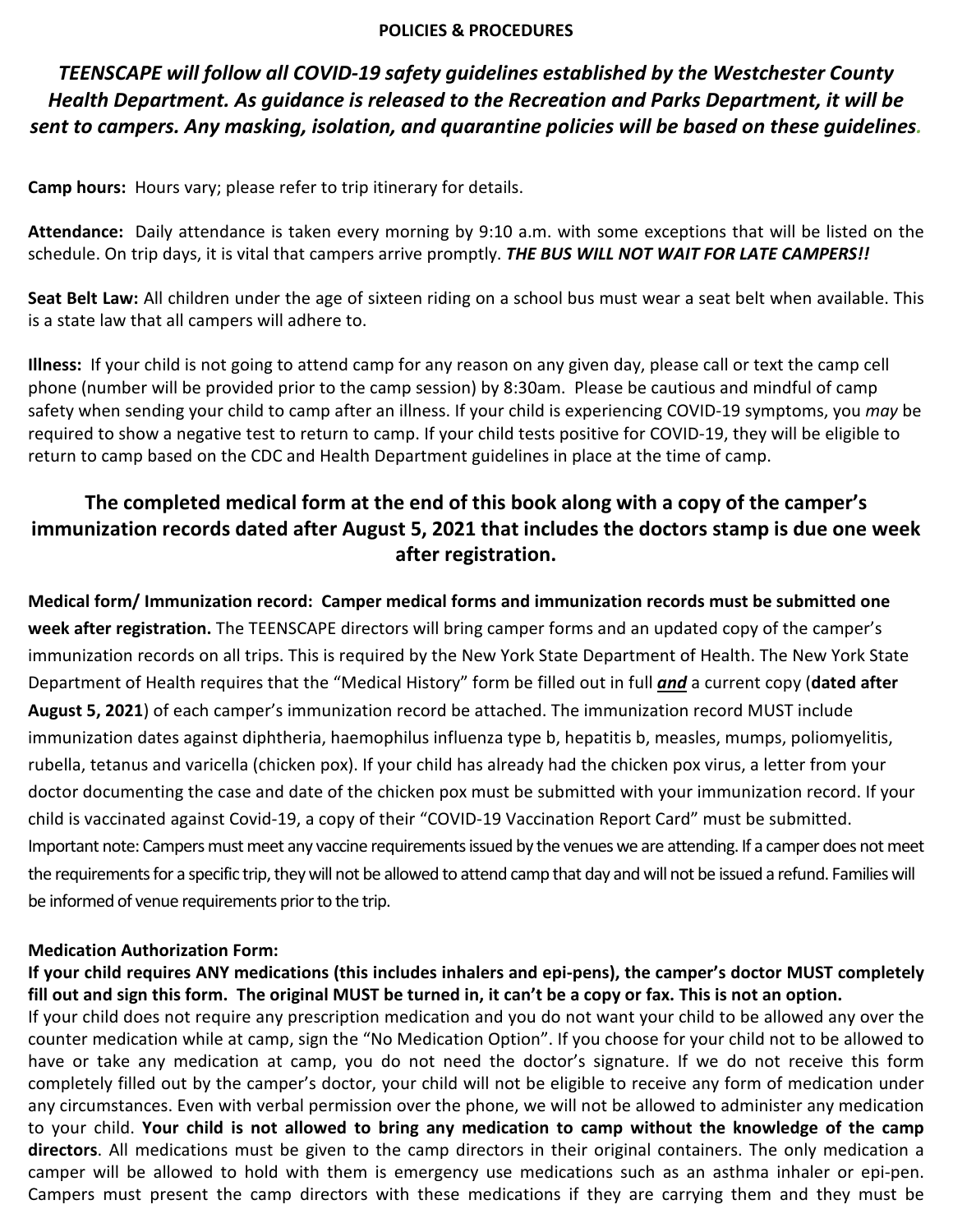documented on the campers medical history form. Campers are not permitted to carry any other medication. Medications will be self-administered by the camper in the presence of camp staff and will be documented in the camp medical log by the health director.

**Spending Money:** The camp fee is designed to cover transportation, admission fees, and supervision. During most of our trips, there will be an opportunity to purchase snacks and souvenirs. In addition to money for meals, extra spending money is advised and will be the responsibility of each camper. This might be an area for discussion with your child in terms of budgeting their purchases.

**Meals:** On trip days, campers will have the option of bringing food or purchasing meals at the various facilities we visit. An estimated amount of money is about \$20.00 per meal, unless otherwise noted. Campers will be responsible for carrying their own money. Therefore, it is recommended that each camper carry a wallet or something to keep his or her money in.

## **\*Note to parents\* Please be aware of what your child is bringing to camp to eat. Try to see that they are eating a well-balanced lunch.**

**Clothing:** The personal appearance of each camper in our group conveys to the public a general impression of our camp. Therefore, three camp shirts will be given out to each camper. A camp shirt is to be worn on all trips so as each child can be recognized as an Irvington TEENSCAPE camper. Additional shirts may be purchased at the cost of \$8.00 each.

## *\*\*Any camper who does not wear a camp shirt on the day of a trip will have to purchase another shirt that morning. This policy will be strictly enforced. \*\**

Campers should come to camp dressed appropriately and comfortably; shorts, provided camp shirt and sneakers are an example of what should be worn (NO sandals!). Please check the schedule of each trip to see if there is anything special you should wear or bring on that day. All items brought to camp should have the camper's name on it.

**Trips:** Parents should be aware that campers will be doing many different things during the course of the camp season. Campers will be riding roller coasters and other amusement park rides, boating, fishing, and visiting various attractions. On many of the trips, such as the amusement parks, the campers will be able to move around the park in their own groups while being supervised by a staff member, with the whole group meeting at prearranged times. Each camper will be responsible for staying with the group. The buddy system will be mandatory when we are in swimming areas.

When we are at any given venue, we follow all rules, safety procedures, and age/size guidelines set forth by the facility. If you have any concerns about any of the locations we will be attending, please take the time to do your own vetting of the rides and facilities. Should you find an attraction that you are not comfortable with your child engaging in, please let the directors know and we will withhold your child from the specified element. If we are not notified, campers will be permitted on all attractions within the confines of age/size limits set forth by the facility.

**Swimming & Water Amusements**: Every camper is required to be swim tested by a certified American Red Cross Water Safety Instructor. Swim tests will be held prior to the camp season in the month of June. Dates will be announced when they are available. The camper will be required to swim two lengths of the pool without stopping or holding on to the sides of the pool or the buoy lines. They are not permitted to swim under water the entire time. Once successfully completing that section of the test, campers will be required to tread water for two minutes keeping both hands above the water. **Campers will NOT be permitted to participate in any of the water activities on any trips until they have successfully completed both sections of the swimming test**. If campers miss the swim test, they will have to wait until the next opportunity to get swim tested before they will be eligible to partake in free swim or participate in any of the water activities on any trips. If a child does not successfully complete the swim test, they will not be eligible to attend any trips involving swimming and you will not be refunded the cost of the trip(s).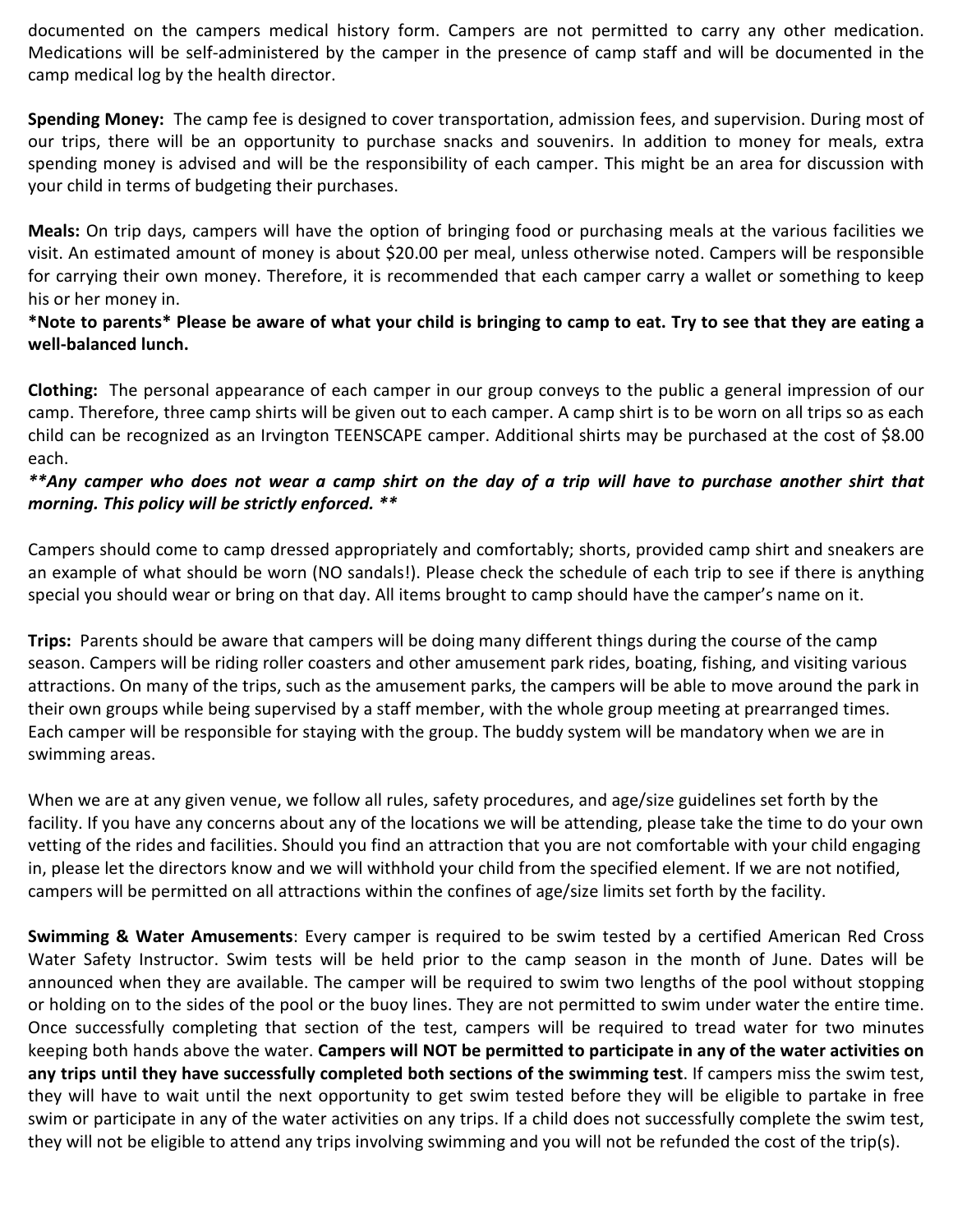**Behavior:** All campers must be mature enough to be responsible for their own behavior, their own property and the rights and property of others. There is to be no excessive horseplay, loudness, and unruly or abusive language. The use of iPods/MP3 players will be allowed on the bus; headphones must be used. Cell phone use is prohibited unless otherwise indicated by the camp directors. It is also expected that campers pay attention and follow all rules and regulations for the areas that we plan to visit. Parents are asked to review these rules with campers and withhold permission for going if the camper doesn't find the rules acceptable. Any damage caused by a camper at any location will be the responsibility of the camper and their parents.

# *Infractions of these rules may result in the loss of privilege from participating in future trips and/or the immediate return home under parental responsibility at the camp director's discretion with no refunds of fees paid.*

**Dismissal policy:** Due to the nature of this camp, it is very important that each camper adhere to the rules and regulations stated in this handbook. These rules have been created to insure that each camper has a safe and enjoyable summer. Should a camper need to be disciplined, the following steps will be implemented:

- 1. Verbal warning to the camper (with explanation)
- 2. Verbal discussion with camper and a phone call home
- 3. Meeting with camper and parent to discuss situation
- 4. Dismissal from camp without refund

**If any "one" action should warrant more serious discipline, the camp directors and the Irvington Recreation Department have the right to bypass the above steps and dismiss a camper from the TEENSCAPE camp without refund.**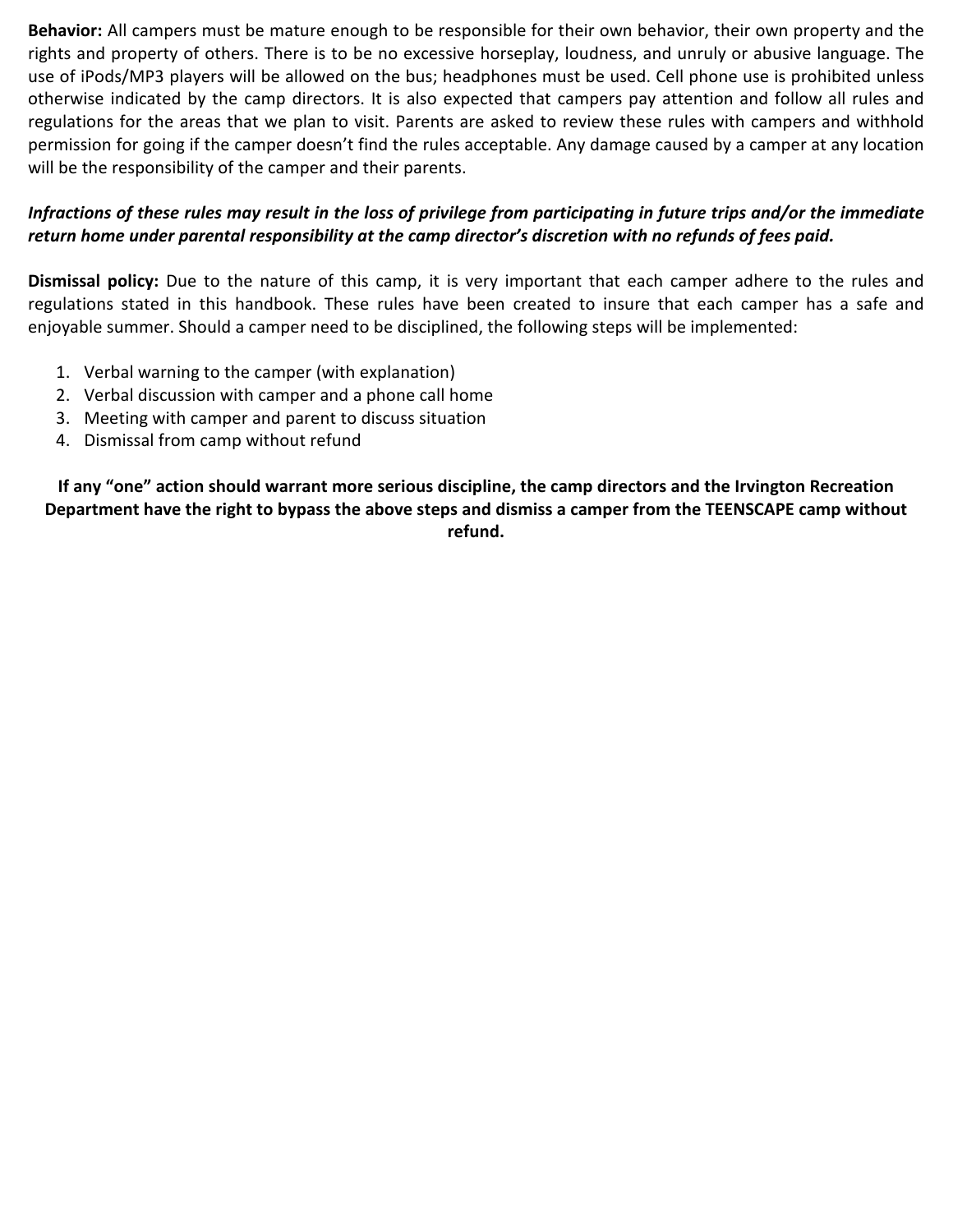# *MUST BE HANDED IN* COMPLETED *ONE WEEK AFTER ONLINE REGISTRATION*

# **TEENSCAPE** PARENT/CAMPER **CONTRACT**

I have read the TEENSCAPE handbook thoroughly and understand it fully. Any questions I may have had regarding any area of camp were discussed with the camp director prior to signing this contract.

I have read the behavior policy and understand that should my child's behavior be so excessive he/she may be dismissed from TEENSCAPE without following the four-step discipline procedure. If behavior is so excessive, a camper may need to be picked up from a venue at the parent's expense.

- 1. Verbal warning to the camper (with explanation)
- 2. Verbal discussion with camper and a phone call home
- 3. Verbal discussion with camper and parent at the Irvington Recreation Department
- 4. Dismissal from camp without refund

I understand that the staff will be committed to making "TEENSCAPE" a safe and positive experience for all campers.

I agree that once payment is submitted at registration, no refunds will be issued.

I agree that my child and a parent will added the pre-camp mandatory meeting.

I agree that if my child becomes ill while away at a trip, it will be my responsibility to provide transportation home.

I agree, I will not send my child to camp if they are experiencing symptoms of COVID-19. I agree to follow the CDC and Health Department guidance if my child has been in close contact with someone who tested positive for COVID-19. If my child misses camp due to illness or "exposure", I agree I will not receive a refund for days missed.

If my child is not vaccinated against Covid-19, I agree they cannot attend any trip where the venue has a vaccination requirement and I will not receive a refund.

When we are at any given venue, we follow all rules, safety procedures, and age/size guidelines set forth by the facility. If a camper does not follow these rules, disciplinary action will be taken. If you have any concerns about any of the locations we will be attending, please take the time to do your own vetting of the rides and facilities. Should you find an attraction that you are not comfortable with your child engaging in, please let the directors know and we will withhold your child from the specified element. If we are not notified, campers will be permitted on all attractions within the confines of age/size limits set forth by the facility.

| I understand that                                                           | is to participate in all camp related |
|-----------------------------------------------------------------------------|---------------------------------------|
| activities unless medical reasons otherwise prohibit him/her from doing so. |                                       |

Signature of Parent or Guardian **Print Name** Print Name

\_\_\_\_\_\_\_\_\_\_\_\_\_\_\_\_\_\_\_\_\_\_\_\_\_\_\_\_ \_\_\_\_\_\_\_\_\_\_\_\_\_\_\_\_\_\_\_\_\_\_\_\_\_ \_\_\_\_\_\_\_\_\_\_\_\_\_\_\_\_

\_\_\_\_\_\_\_\_\_\_\_\_\_\_\_\_\_\_\_\_\_\_\_\_\_\_\_\_ \_\_\_\_\_\_\_\_\_\_\_\_\_\_\_\_\_\_\_\_\_\_\_\_\_ \_\_\_\_\_\_\_\_\_\_\_\_\_\_\_\_